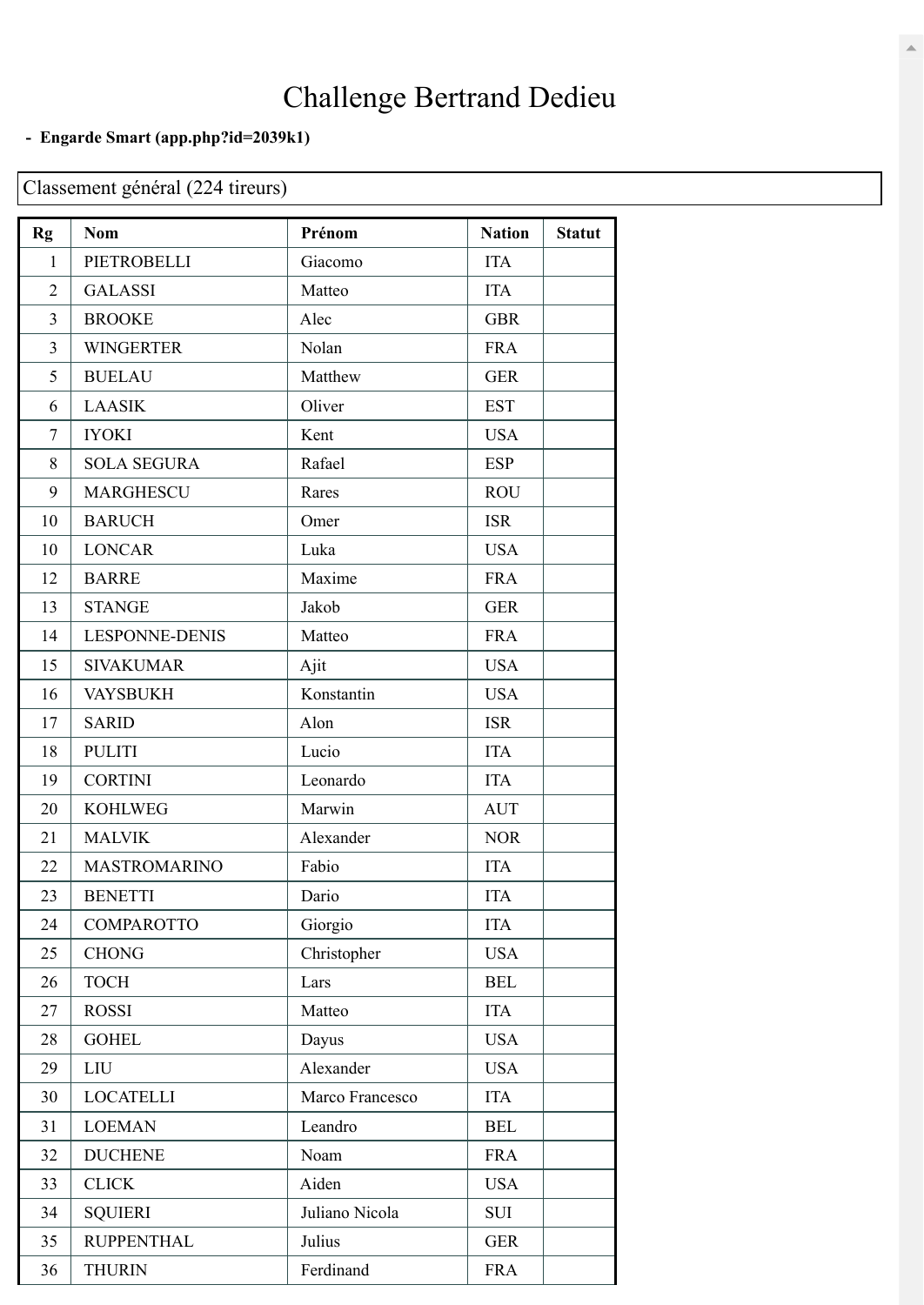| 37 | <b>SALA</b>          | Lupo                  | <b>ITA</b> |
|----|----------------------|-----------------------|------------|
| 38 | <b>VERDUCHI</b>      | Giacomo               | <b>ITA</b> |
| 39 | <b>PARK</b>          | Ian                   | <b>USA</b> |
| 40 | <b>FERRANDINA</b>    | Lawrence Pascal Paoli | <b>ITA</b> |
| 41 | <b>ROUSSET</b>       | Nicolas               | <b>FRA</b> |
| 42 | <b>BLONDEAU</b>      | Ludovic               | <b>FRA</b> |
| 43 | <b>RIZZI</b>         | Jacopo                | <b>ITA</b> |
| 44 | <b>RHYU</b>          | Kozmo                 | <b>USA</b> |
| 45 | <b>MORLANG</b>       | Nick                  | <b>GER</b> |
| 46 | <b>GOLDFINE</b>      | Ian                   | <b>USA</b> |
| 47 | <b>RAHAMEFY</b>      | Aina                  | <b>FRA</b> |
| 48 | <b>DOUET</b>         | Arthur                | <b>FRA</b> |
| 49 | <b>PETERSEN</b>      | Ole                   | <b>GER</b> |
| 50 | DE POL               | Enrico                | <b>ITA</b> |
| 51 | URMENETA REPARAZ     | Mateo                 | <b>ESP</b> |
| 52 | <b>PFEIFER</b>       | Paul                  | <b>SUI</b> |
| 53 | <b>KEW</b>           | Liam                  | <b>GBR</b> |
| 54 | <b>GIONFRIDDO</b>    | Niccolo'              | <b>ITA</b> |
| 55 | <b>BRAVI</b>         | Federico              | <b>ITA</b> |
| 56 | <b>DEMART CASTRO</b> | Quentin               | <b>FRA</b> |
| 57 | <b>COICAUD</b>       | Jules                 | <b>FRA</b> |
| 58 | DE LA CAL GUIJARRO   | Jaime                 | <b>ESP</b> |
| 59 | <b>SALIN</b>         | Liam                  | <b>FRA</b> |
| 60 | <b>NORDTVEIT</b>     | Didrik                | <b>NOR</b> |
| 61 | <b>BOULIERE</b>      | Clement               | <b>FRA</b> |
| 62 | <b>PEREZ</b>         | Raphael               | <b>FRA</b> |
| 63 | <b>SIMEONE</b>       | Alessandro            | <b>ITA</b> |
| 64 | <b>SUNDER RAJAN</b>  | Sameer                | <b>GBR</b> |
| 65 | <b>SEGAL</b>         | <b>Ilay</b>           | <b>ISR</b> |
| 66 | <b>PETKANTCHIN</b>   | Samuel                | <b>FRA</b> |
| 67 | <b>KRASIKOVAS</b>    | Emilis                | <b>NOR</b> |
| 68 | <b>FRAY</b>          | Alexander             | <b>USA</b> |
| 69 | <b>LEBHARD GOMEZ</b> | Eliot                 | <b>ESP</b> |
| 70 | <b>JAFFREZIC</b>     | Gaetan                | <b>FRA</b> |
| 71 | <b>DAINOV</b>        | Adam                  | <b>ISR</b> |
| 71 | <b>LUMINEAU</b>      | Tristan               | <b>GBR</b> |
| 73 | <b>VILATTE</b>       | Thomas                | <b>FRA</b> |
| 74 | <b>BERNINI</b>       | Giacomo               | <b>ITA</b> |
| 75 | <b>PERKINS</b>       | David                 | <b>GBR</b> |
| 76 | <b>DESMEULES</b>     | Nathanael             | <b>SUI</b> |
| 77 | <b>DURIN GILLE</b>   | Paul                  | <b>FRA</b> |
| 78 | <b>FRANCO ROBLES</b> | Xian                  | <b>ESP</b> |
| 79 | <b>CHECCO</b>        | Filippo               | <b>ITA</b> |
| 80 | <b>YAVOROVSKIY</b>   | Joshua                | <b>USA</b> |
| 81 | <b>BORER</b>         | Pavlo                 | SUI        |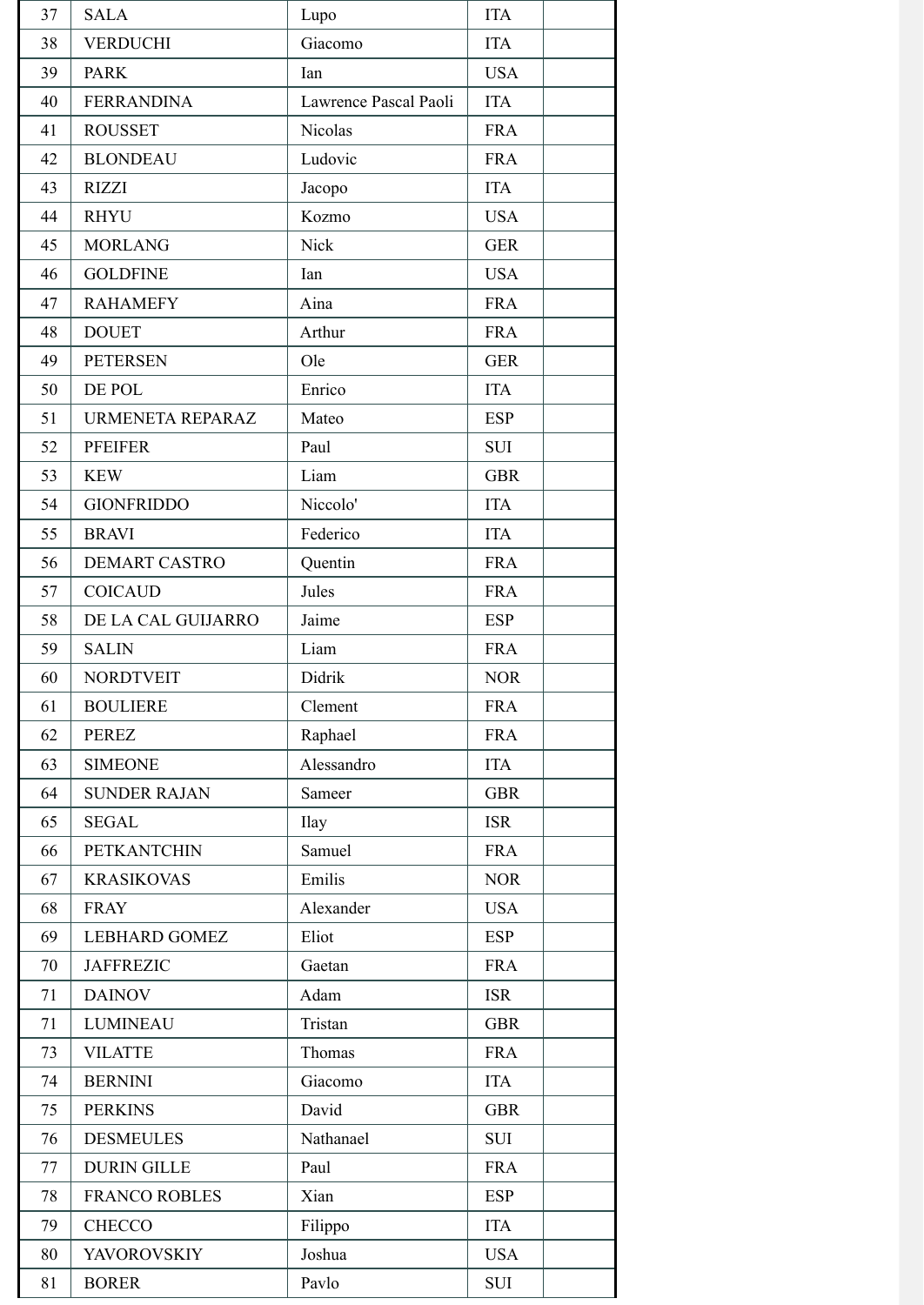| 82  | <b>ZHU</b>              | Max            | <b>USA</b> |
|-----|-------------------------|----------------|------------|
| 83  | <b>CHARVY</b>           | Thomas         | <b>FRA</b> |
| 84  | <b>BORODIN NESTERUK</b> | Ivan           | <b>ESP</b> |
| 85  | <b>SCHOESER</b>         | Antoine        | <b>FRA</b> |
| 86  | <b>REMBI</b>            | Waren          | <b>FRA</b> |
| 87  | <b>TERRIBILINI</b>      | Alessandro     | <b>SUI</b> |
| 88  | <b>MARTIN GAMAZO</b>    | Jose Miguel    | <b>ESP</b> |
| 89  | <b>JONES</b>            | Casey          | <b>GBR</b> |
| 90  | <b>BARRET</b>           | Leo            | <b>FRA</b> |
| 91  | <b>LADEMANN</b>         | Louis          | <b>GER</b> |
| 92  | <b>FAVRE</b>            | Arthur         | <b>SUI</b> |
| 93  | <b>BEAUTYMAN</b>        | Cador          | <b>GBR</b> |
| 94  | <b>ARIEL</b>            | Garcia Camacho | <b>ESP</b> |
| 95  | <b>PERCOLLA</b>         | Jacopo         | <b>ITA</b> |
| 96  | LLEONARD RODRIGEZ       | Marcel         | <b>ESP</b> |
| 97  | <b>RAVELO DE TOVAR</b>  | Samuel         | <b>FRA</b> |
| 98  | <b>KROPP</b>            | Jackson        | <b>USA</b> |
| 99  | <b>CHANU</b>            | Benoit         | <b>FRA</b> |
| 100 | <b>KNABENREICH</b>      | Julian         | <b>GER</b> |
| 101 | <b>WIDMER</b>           | Neel           | <b>SUI</b> |
| 102 | <b>LEBEL</b>            | Sacha          | <b>FRA</b> |
| 103 | <b>BESKOROVAJNYI</b>    | Anton          | <b>GER</b> |
| 104 | <b>HOLMEN</b>           | Franz Philip   | <b>NOR</b> |
| 105 | <b>KERN</b>             | Pierre         | <b>FRA</b> |
| 106 | AL-FADAAQ               | Jaber          | QAT        |
| 107 | <b>SCHMIDT</b>          | Jann-Rouven    | <b>GER</b> |
| 107 | <b>VERDEAUX</b>         | Noa            | <b>FRA</b> |
| 109 | <b>GODFREY</b>          | Lucas          | <b>GBR</b> |
| 109 | <b>VELTRUP</b>          | Ole            | <b>GER</b> |
| 111 | <b>PERRIER</b>          | Alexis         | <b>FRA</b> |
| 111 | PRIM SERRADILLA         | Jaime          | <b>ESP</b> |
| 111 | <b>PUCHELLE</b>         | Tom            | <b>FRA</b> |
| 114 | <b>SOURROUILLE</b>      | Edouard        | <b>FRA</b> |
| 115 | <b>KUMMER</b>           | Horant         | <b>GER</b> |
| 115 | <b>MITRAIL</b>          | Theo           | <b>FRA</b> |
| 117 | <b>SCOTT</b>            | Angus          | <b>GBR</b> |
| 118 | <b>MARTIN LOPEZ</b>     | Jorge          | <b>ESP</b> |
| 119 | <b>SPEISMANN</b>        | Theo           | <b>FRA</b> |
| 120 | <b>WICHT</b>            | Gianluca       | <b>SUI</b> |
| 121 | <b>DIXON</b>            | Thomas         | <b>USA</b> |
| 122 | <b>PETERSEN</b>         | Bertil         | <b>GER</b> |
| 123 | <b>SANCHEZ BURGUI</b>   | Yeray          | <b>ESP</b> |
| 124 | <b>BERGER</b>           | Jules          | <b>SUI</b> |
| 124 | CAMPBELL-OKOLO          | Amani          | <b>GBR</b> |
| 126 | $\rm JIN$               | Nicholas       | <b>USA</b> |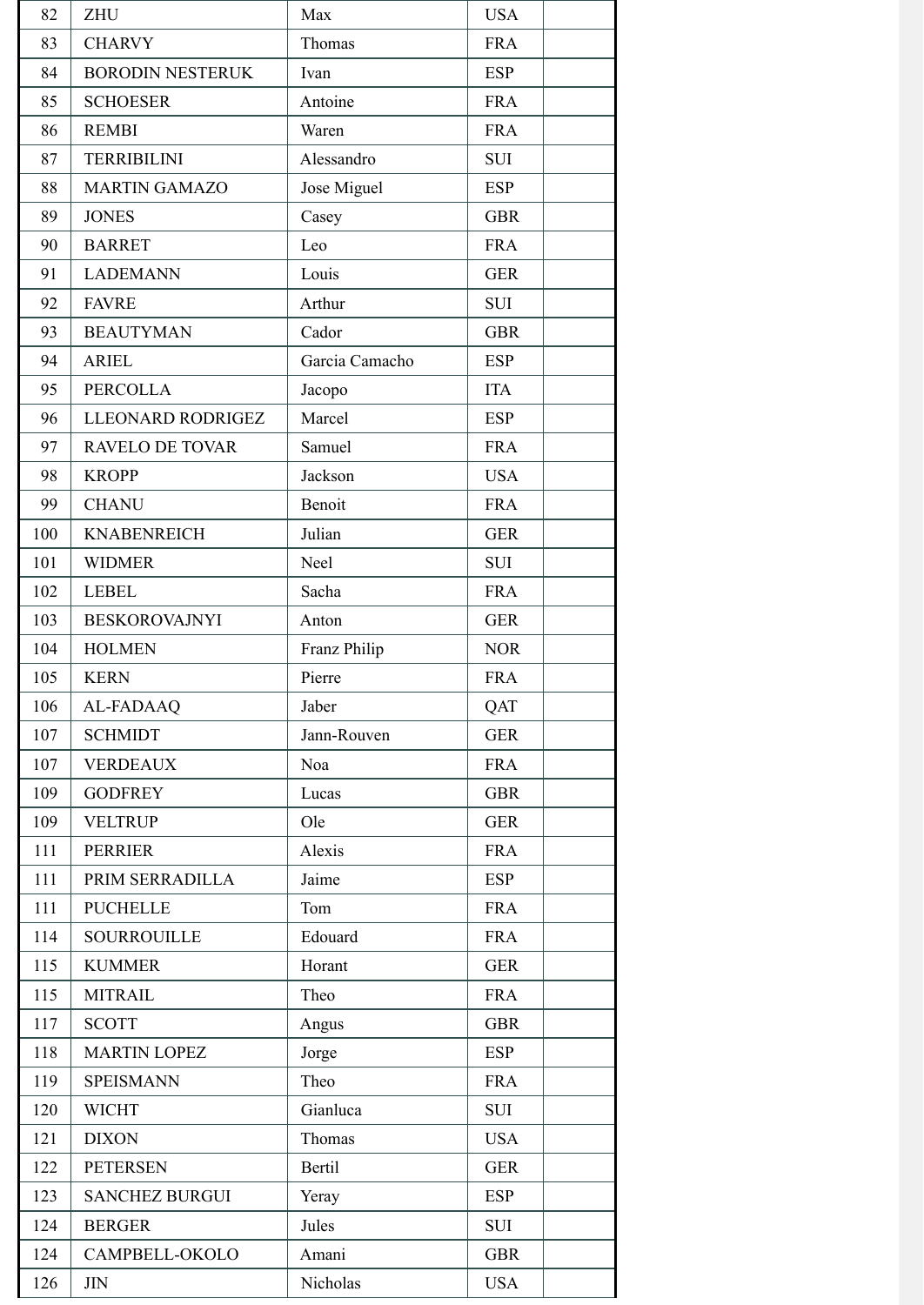| 127 | <b>ARUSLANOV</b>        | Raul           | <b>AZE</b> |
|-----|-------------------------|----------------|------------|
| 127 | <b>RYAPOV</b>           | Kaloyan        | <b>BUL</b> |
| 129 | VAN COPPENOLLE          | Nicolas        | <b>BEL</b> |
| 130 | <b>DORONIN</b>          | Nikita         | <b>EST</b> |
| 131 | <b>FELTZ</b>            | Flavien        | <b>BEL</b> |
| 132 | <b>KUNNIG</b>           | Carl           | <b>GER</b> |
| 133 | <b>JAVIER</b>           | Abad Pinazo    | <b>ESP</b> |
| 134 | <b>COLLING</b>          | Herve          | <b>BEL</b> |
| 135 | <b>VOLKOV</b>           | Daniel         | <b>ISR</b> |
| 136 | <b>KLADDE</b>           | Ole            | <b>GER</b> |
| 137 | <b>UGAZ VIDAL</b>       | Mateo          | <b>ESP</b> |
| 138 | <b>DEGORCE</b>          | Raphael        | <b>GBR</b> |
| 139 | <b>LIROLA GRIFFITHS</b> | Hugo           | <b>FRA</b> |
| 139 | <b>PEACH</b>            | William        | <b>GBR</b> |
| 141 | <b>RUIZ VELAYOS</b>     | Angel          | <b>ESP</b> |
| 142 | <b>BOIS ROLET</b>       | Paolo          | <b>FRA</b> |
| 143 | <b>DENG</b>             | Levi           | <b>GER</b> |
| 144 | <b>GALLO OCHOA</b>      | Xn--Nuno-7vc   | <b>ESP</b> |
| 145 | <b>ROUSSEL</b>          | <b>Bastien</b> | <b>FRA</b> |
| 146 | <b>MORA MORENO</b>      | Alonso         | <b>ESP</b> |
| 147 | <b>GAUDICHAU</b>        | Paul           | <b>FRA</b> |
| 148 | <b>ISCHI</b>            | Eric           | <b>SUI</b> |
| 149 | <b>SPIEGEL</b>          | Robert Casper  | <b>AUT</b> |
| 150 | DE BOCK                 | Cyrille        | <b>BEL</b> |
| 151 | <b>ZHU</b>              | Cheney         | GBK        |
| 152 | <b>FERAL</b>            | Loic Clement   | <b>FRA</b> |
| 153 | <b>SCHAEDELI</b>        | Jonathan       | <b>SUI</b> |
| 154 | <b>ELMIGER</b>          | Aloys          | <b>SUI</b> |
| 155 | <b>NAUDIN</b>           | Maxime         | <b>FRA</b> |
| 156 | OPPIZZIO SUAREZ         | Diego          | <b>ESP</b> |
| 157 | DE LAMPER               | Aeneas         | <b>BEL</b> |
| 158 | <b>MACLENNAN</b>        | Ben            | <b>GBR</b> |
| 159 | <b>PETRACHE</b>         | George         | <b>ROU</b> |
| 160 | <b>LATIF</b>            | Imran          | <b>USA</b> |
| 161 | PEREIRA EIRIZ           | Jorge          | <b>ESP</b> |
| 162 | <b>GHIVOLY</b>          | Shai           | <b>ISR</b> |
| 163 | ZIMMERMANN              | Frederik       | <b>GER</b> |
| 164 | <b>OXHOLM WAGNER</b>    | Alec           | <b>DEN</b> |
| 165 | <b>BERNARDIN</b>        | Doryan         | <b>FRA</b> |
| 166 | <b>COSTE</b>            | Daniel         | <b>BRA</b> |
| 167 | <b>CAZENEUVE</b>        | Florian        | <b>FRA</b> |
| 168 | <b>GAWLAS</b>           | William        | <b>FRA</b> |
| 168 | <b>LOISON</b>           | Aurelien       | <b>FRA</b> |
| 170 | <b>TREBY</b>            | Kynan          | <b>GBR</b> |
| 171 | <b>SPREMBERG</b>        | Paul           | <b>GER</b> |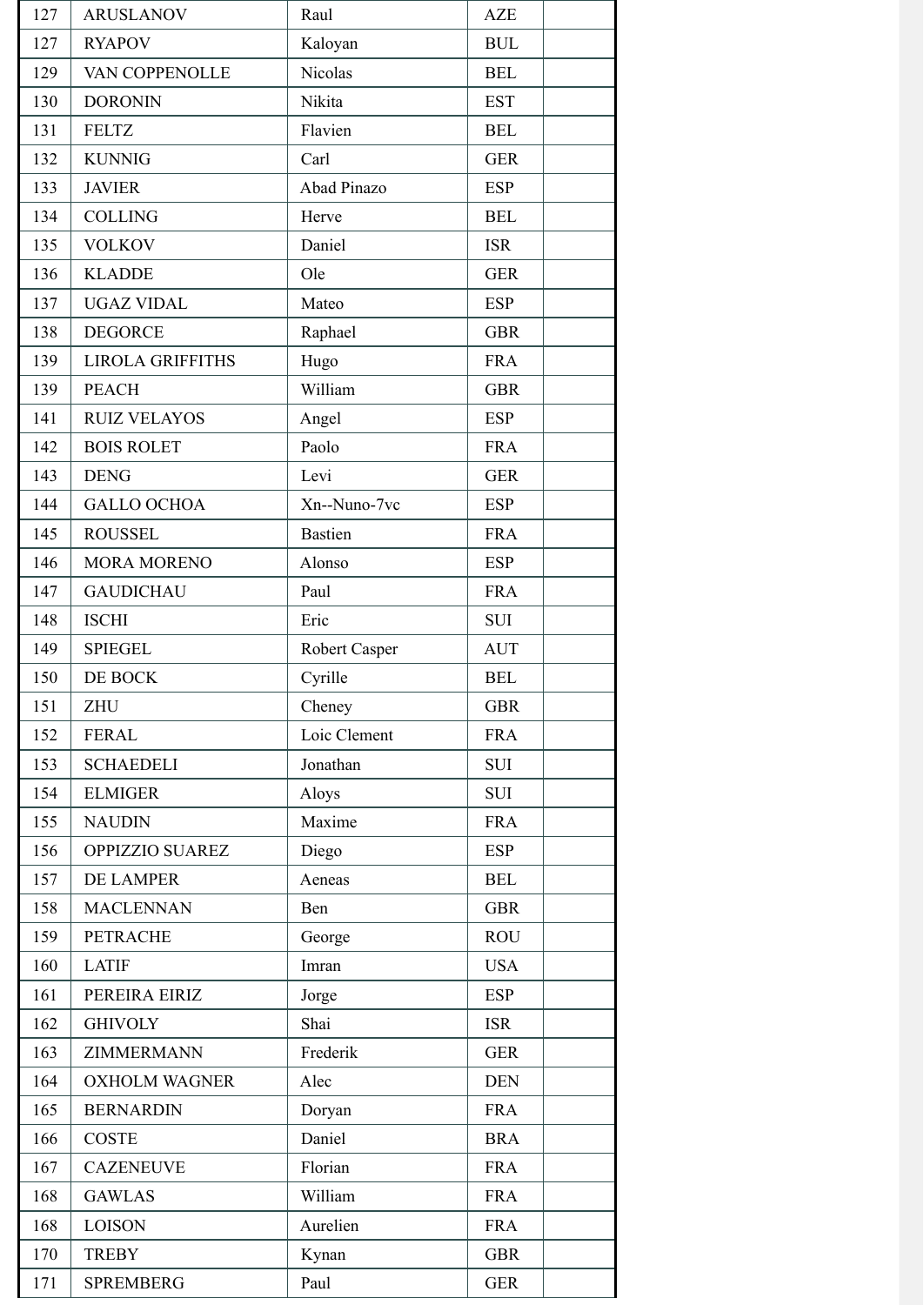| 172 | <b>GORYN</b>             | Noah         | <b>GBR</b> |
|-----|--------------------------|--------------|------------|
| 173 | <b>DELLI-ZOTTI</b>       | Joe          | <b>LUX</b> |
| 174 | <b>COTTE</b>             | Alexis       | <b>FRA</b> |
| 174 | <b>GARY</b>              | Gavin        | <b>FRA</b> |
| 176 | <b>SANCHEZ ALMOGUERA</b> | Ricardo      | <b>ESP</b> |
| 177 | <b>JAUZION</b>           | Nicolas      | <b>FRA</b> |
| 178 | VON SCHONBORN            | Leopold      | <b>SUI</b> |
| 179 | <b>PELLEGATTA</b>        | Matteo       | <b>FRA</b> |
| 180 | <b>BUSCH</b>             | Max          | <b>GER</b> |
| 181 | WELSCHBILLIG             | Aubin        | <b>FRA</b> |
| 182 | HOUSTON-BROWN            | Wilfred      | <b>GBR</b> |
| 183 | <b>COLLYMORE</b>         | Spencer      | <b>USA</b> |
| 183 | <b>SCHNEIDER</b>         | Tim Raymond  | <b>GER</b> |
| 185 | <b>DUVALLET</b>          | Raphael      | <b>FRA</b> |
| 186 | <b>GERTSMAN</b>          | Ron          | <b>ISR</b> |
| 187 | <b>HAZIN</b>             | David Baruch | <b>ISR</b> |
| 188 | <b>ROZE</b>              | Clement      | <b>FRA</b> |
| 189 | <b>PISNENKO</b>          | Oskar        | <b>EST</b> |
| 190 | <b>DELEVACQUE</b>        | Maxime       | <b>FRA</b> |
| 190 | <b>WALMSLEY</b>          | Oliver       | <b>GBR</b> |
| 192 | <b>BORDET CLAPIER</b>    | <b>Bruno</b> | <b>FRA</b> |
| 192 | <b>NIVAL</b>             | Leo          | <b>FRA</b> |
| 194 | <b>WALLERS</b>           | Nicolas      | <b>LUX</b> |
| 195 | <b>COMMISSAIRE</b>       | Valentin     | <b>FRA</b> |
| 195 | <b>HERZOG DAVID</b>      | Oscar        | <b>FRA</b> |
| 197 | <b>HIDAYATOV</b>         | Jamil        | <b>AZE</b> |
| 198 | <b>HASANLI</b>           | Orkhan       | <b>AZE</b> |
| 199 | <b>GILLET</b>            | Alwyn        | <b>FRA</b> |
| 200 | <b>JACQ</b>              | Pierre       | <b>FRA</b> |
| 201 | <b>SAMYN</b>             | Ward         | <b>BEL</b> |
| 202 | <b>STAEHELI</b>          | Maurice      | <b>SUI</b> |
| 203 | <b>MINEZ</b>             | Antoine      | <b>FRA</b> |
| 204 | <b>ALI</b>               | Mohammad     | QAT        |
| 204 | <b>BRUNET</b>            | Gabriel      | <b>FRA</b> |
| 206 | <b>DIETRICH</b>          | Avery        | <b>GBR</b> |
| 206 | <b>PONIKVAR</b>          | Lars         | <b>SLO</b> |
| 208 | <b>REDLICH</b>           | Tobias Anon  | <b>DEN</b> |
| 208 | <b>SEVOT</b>             | Dimitri      | <b>FRA</b> |
| 210 | <b>DESBOIS</b>           | Jean         | <b>FRA</b> |
| 211 | <b>DUPONT</b>            | Joakim       | <b>FRA</b> |
| 211 | <b>RAZES</b>             | Benjamin     | <b>FRA</b> |
| 213 | COSSARD                  | Flavien      | <b>FRA</b> |
| 214 | <b>CHARBONNET</b>        | Samuel       | <b>SUI</b> |
| 215 | <b>KAMINER</b>           | Leorui       | <b>ISR</b> |
| 216 | <b>SCHUMMER</b>          | Felix        | <b>LUX</b> |